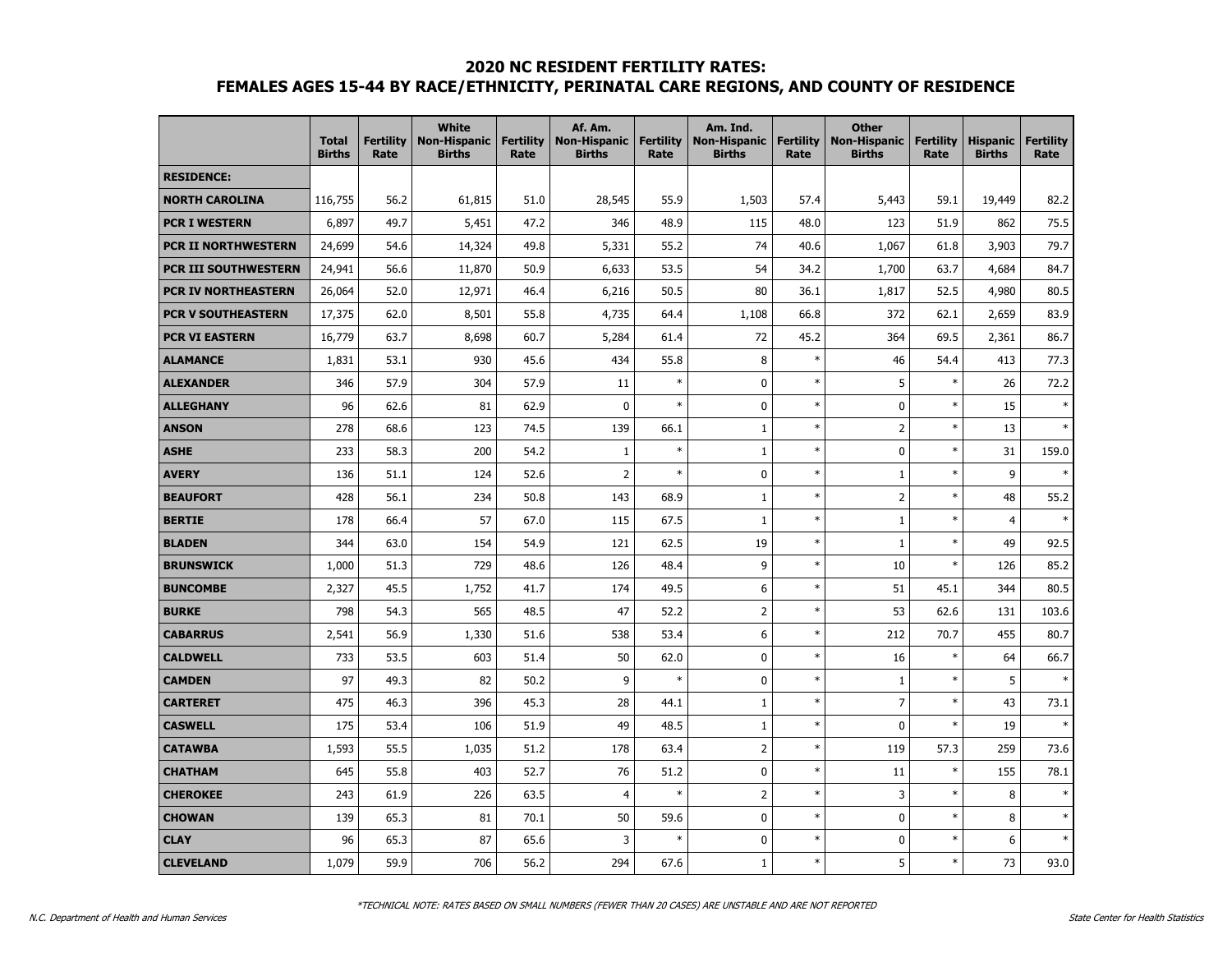### **2020 NC RESIDENT FERTILITY RATES: FEMALES AGES 15-44 BY RACE/ETHNICITY, PERINATAL CARE REGIONS, AND COUNTY OF RESIDENCE**

|                   | <b>Total</b><br><b>Births</b> | <b>Fertility</b><br>Rate | <b>White</b><br><b>Non-Hispanic</b><br><b>Births</b> | <b>Fertility</b><br>Rate | Af. Am.<br><b>Non-Hispanic</b><br><b>Births</b> | <b>Fertility</b><br>Rate | Am. Ind.<br><b>Non-Hispanic</b><br><b>Births</b> | <b>Fertility</b><br>Rate | <b>Other</b><br><b>Non-Hispanic</b><br><b>Births</b> | <b>Fertility</b><br>Rate | <b>Hispanic</b><br><b>Births</b> | <b>Fertility</b><br>Rate |
|-------------------|-------------------------------|--------------------------|------------------------------------------------------|--------------------------|-------------------------------------------------|--------------------------|--------------------------------------------------|--------------------------|------------------------------------------------------|--------------------------|----------------------------------|--------------------------|
| <b>COLUMBUS</b>   | 572                           | 62.2                     | 297                                                  | 55.9                     | 197                                             | 70.6                     | 31                                               | 80.9                     | $\mathbf{1}$                                         | $\ast$                   | 46                               | 71.5                     |
| <b>CRAVEN</b>     | 1,312                         | 73.4                     | 816                                                  | 74.0                     | 265                                             | 63.3                     | 6                                                | $\ast$                   | 69                                                   | 86.7                     | 156                              | 88.0                     |
| <b>CUMBERLAND</b> | 5,120                         | 70.9                     | 2,000                                                | 70.8                     | 2,068                                           | 68.9                     | 83                                               | 61.9                     | 189                                                  | 72.0                     | 780                              | 77.8                     |
| <b>CURRITUCK</b>  | 291                           | 57.6                     | 246                                                  | 56.5                     | 16                                              | $\ast$                   | $\mathbf{1}$                                     | $\ast$                   | 5                                                    | $\ast$                   | 23                               | 73.7                     |
| <b>DARE</b>       | 339                           | 58.1                     | 268                                                  | 55.4                     | 4                                               | $\ast$                   | 0                                                | $\ast$                   | 5                                                    | $\ast$                   | 62                               | 93.0                     |
| <b>DAVIDSON</b>   | 1,699                         | 57.0                     | 1,194                                                | 52.9                     | 233                                             | 67.9                     | 9                                                | $\ast$                   | 45                                                   | 59.4                     | 218                              | 75.4                     |
| <b>DAVIE</b>      | 388                           | 55.2                     | 310                                                  | 54.3                     | 26                                              | 49.6                     | $\overline{2}$                                   | $\ast$                   | 9                                                    | $\ast$                   | 41                               | 60.8                     |
| <b>DUPLIN</b>     | 699                           | 69.6                     | 251                                                  | 54.5                     | 173                                             | 71.0                     | 0                                                | $\ast$                   | $\overline{4}$                                       | $\ast$                   | 271                              | 94.1                     |
| <b>DURHAM</b>     | 4,012                         | 52.3                     | 1,571                                                | 48.4                     | 1,229                                           | 43.6                     | 8                                                | $\ast$                   | 278                                                  | 49.8                     | 926                              | 90.9                     |
| <b>EDGECOMBE</b>  | 593                           | 63.8                     | 169                                                  | 58.6                     | 363                                             | 62.6                     | $\overline{4}$                                   | $\ast$                   | $\mathbf{1}$                                         | $\ast$                   | 56                               | 103.7                    |
| <b>FORSYTH</b>    | 4,290                         | 54.9                     | 1,895                                                | 47.8                     | 1,283                                           | 55.1                     | 11                                               | $\ast$                   | 153                                                  | 51.9                     | 948                              | 79.4                     |
| <b>FRANKLIN</b>   | 755                           | 60.8                     | 433                                                  | 57.7                     | 197                                             | 57.6                     | 0                                                | $\ast$                   | 11                                                   | $\ast$                   | 114                              | 87.7                     |
| <b>GASTON</b>     | 2,547                         | 58.9                     | 1,565                                                | 54.3                     | 599                                             | 65.1                     | 6                                                | $\ast$                   | 61                                                   | 57.4                     | 316                              | 79.0                     |
| <b>GATES</b>      | 97                            | 54.0                     | 66                                                   | 55.9                     | 30                                              | 55.6                     | 0                                                | $\ast$                   | $\mathbf{1}$                                         | $\ast$                   | $\mathbf 0$                      | $\ast$                   |
| <b>GRAHAM</b>     | 77                            | 56.5                     | 66                                                   | 57.5                     | $\mathbf{1}$                                    | $\ast$                   | 8                                                | $\ast$                   | $\mathbf 0$                                          | $\ast$                   | 2                                | $\ast$                   |
| <b>GRANVILLE</b>  | 573                           | 56.1                     | 315                                                  | 55.7                     | 172                                             | 53.0                     | 0                                                | $\ast$                   | $\overline{2}$                                       | $\ast$                   | 84                               | 72.4                     |
| <b>GREENE</b>     | 209                           | 64.9                     | 83                                                   | 57.3                     | 70                                              | 61.9                     | 0                                                | $\ast$                   | $\overline{2}$                                       | $\ast$                   | 54                               | 89.0                     |
| <b>GUILFORD</b>   | 5,927                         | 51.3                     | 2,074                                                | 42.4                     | 2,530                                           | 52.8                     | 24                                               | 40.0                     | 484                                                  | 67.2                     | 815                              | 75.7                     |
| <b>HALIFAX</b>    | 526                           | 64.1                     | 167                                                  | 59.9                     | 312                                             | 65.7                     | 17                                               | $\ast$                   | $\overline{4}$                                       | $\ast$                   | 26                               | 87.8                     |
| <b>HARNETT</b>    | 1,867                         | 65.7                     | 1,083                                                | 65.1                     | 404                                             | 62.7                     | 17                                               | $\ast$                   | 33                                                   | 57.1                     | 330                              | 75.1                     |
| <b>HAYWOOD</b>    | 520                           | 51.8                     | 471                                                  | 51.8                     | 10                                              | $\ast$                   | $\mathbf{1}$                                     | $\ast$                   | 3                                                    | $\ast$                   | 35                               | 58.8                     |
| <b>HENDERSON</b>  | 1,004                         | 54.0                     | 735                                                  | 50.3                     | 45                                              | 54.7                     | $\mathbf{1}$                                     | $\ast$                   | 36                                                   | 92.5                     | 187                              | 69.4                     |
| <b>HERTFORD</b>   | 208                           | 52.6                     | 60                                                   | 52.7                     | 131                                             | 50.5                     | $\mathbf{0}$                                     | $\ast$                   | 3                                                    | $\ast$                   | 14                               | $\ast$                   |
| <b>HOKE</b>       | 838                           | 69.4                     | 366                                                  | 76.5                     | 235                                             | 58.7                     | 58                                               | 51.6                     | 21                                                   | 80.2                     | 158                              | 83.4                     |
| <b>HYDE</b>       | 37                            | 60.2                     | 25                                                   | 61.7                     | 7                                               | $\ast$                   | $\mathbf 0$                                      | $\ast$                   | $\pmb{0}$                                            | $\ast$                   | 5                                | $\ast$                   |
| <b>IREDELL</b>    | 1,898                         | 56.0                     | 1,261                                                | 51.6                     | 314                                             | 66.8                     | 4                                                | $\ast$                   | 79                                                   | 59.3                     | 240                              | 72.4                     |
| <b>JACKSON</b>    | 315                           | 33.8                     | 218                                                  | 28.8                     | 8                                               | $\ast$                   | 40                                               | 54.4                     | 8                                                    | $\ast$                   | 41                               | 75.0                     |
| <b>JOHNSTON</b>   | 2,487                         | 59.3                     | 1,438                                                | 53.9                     | 445                                             | 58.3                     | 12                                               | $\ast$                   | 34                                                   | 60.1                     | 558                              | 81.5                     |
| <b>JONES</b>      | 90                            | 62.9                     | 60                                                   | 65.8                     | 26                                              | 63.6                     | $\mathbf{1}$                                     | $\ast$                   | $\mathbf 0$                                          | $\ast$                   | 3                                |                          |
| <b>LEE</b>        | 790                           | 68.9                     | 367                                                  | 60.9                     | 155                                             | 63.2                     | $\overline{4}$                                   | $\ast$                   | 11                                                   | $\ast$                   | 253                              | 93.6                     |
| <b>LENOIR</b>     | 665                           | 69.4                     | 255                                                  | 59.5                     | 320                                             | 74.7                     | 3                                                | $\ast$                   | $\mathsf{2}$                                         | $\ast$                   | 85                               | 98.8                     |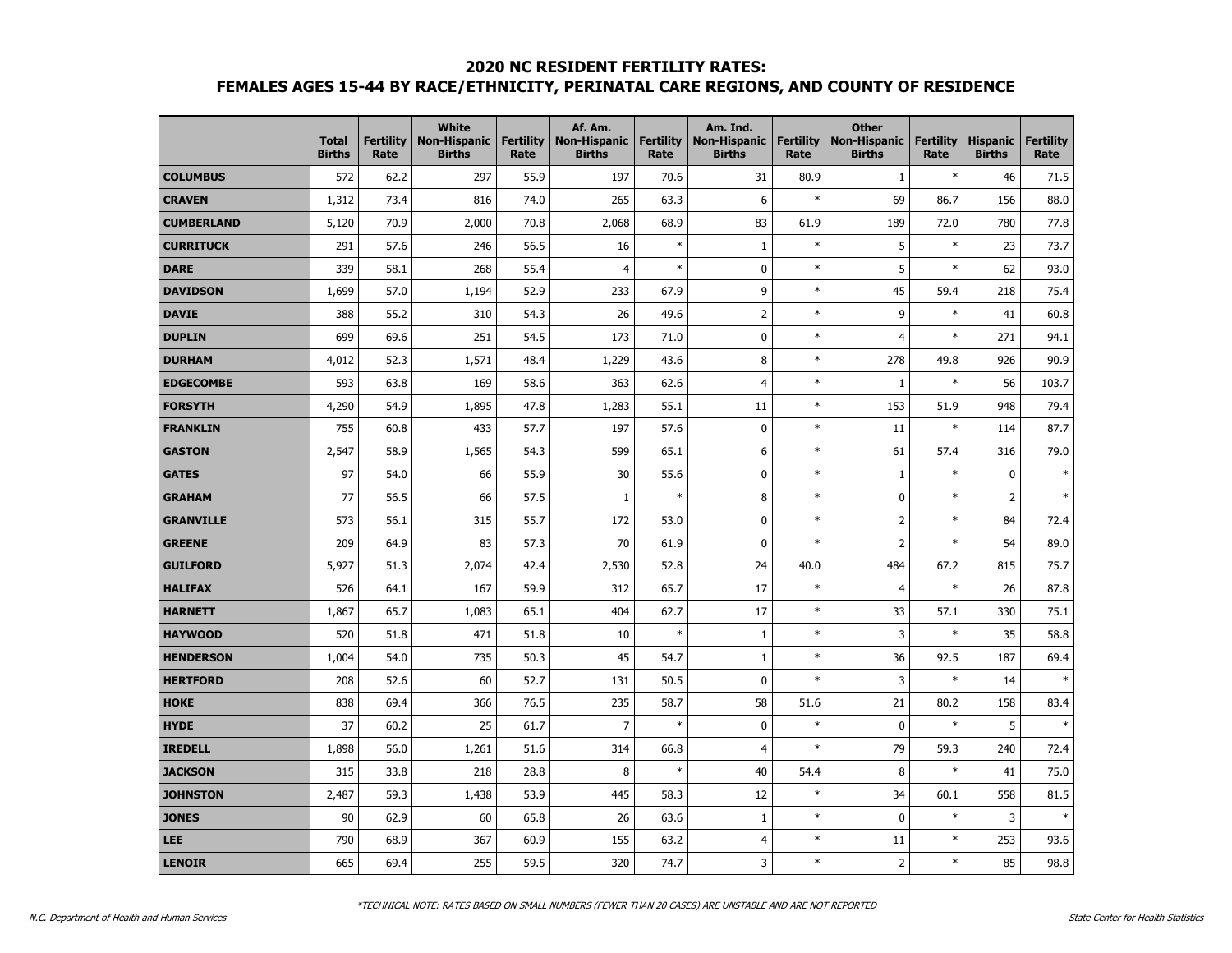## **2020 NC RESIDENT FERTILITY RATES: FEMALES AGES 15-44 BY RACE/ETHNICITY, PERINATAL CARE REGIONS, AND COUNTY OF RESIDENCE**

|                    | <b>Total</b><br><b>Births</b> | <b>Fertility</b><br>Rate | <b>White</b><br><b>Non-Hispanic</b><br><b>Births</b> | <b>Fertility</b><br>Rate | Af. Am.<br><b>Non-Hispanic</b><br><b>Births</b> | <b>Fertility</b><br>Rate | Am. Ind.<br><b>Non-Hispanic</b><br><b>Births</b> | <b>Fertility</b><br>Rate | <b>Other</b><br><b>Non-Hispanic</b><br><b>Births</b> | <b>Fertility</b><br>Rate | <b>Hispanic</b><br><b>Births</b> | <b>Fertility</b><br>Rate |
|--------------------|-------------------------------|--------------------------|------------------------------------------------------|--------------------------|-------------------------------------------------|--------------------------|--------------------------------------------------|--------------------------|------------------------------------------------------|--------------------------|----------------------------------|--------------------------|
| <b>LINCOLN</b>     | 873                           | 59.1                     | 705                                                  | 57.6                     | 62                                              | 68.7                     | 4                                                | $\ast$                   | 18                                                   | $\ast$                   | 84                               | 60.2                     |
| <b>MCDOWELL</b>    | 379                           | 51.1                     | 314                                                  | 49.1                     | 6                                               | $\ast$                   | $\mathbf{1}$                                     | $\ast$                   | 5                                                    | $\ast$                   | 53                               | 87.9                     |
| <b>MACON</b>       | 321                           | 60.3                     | 242                                                  | 53.9                     | 5                                               | $\ast$                   | $\mathbf{1}$                                     | $\ast$                   | $\overline{4}$                                       | $\ast$                   | 69                               | 118.6                    |
| <b>MADISON</b>     | 177                           | 47.0                     | 169                                                  | 48.3                     | $\overline{2}$                                  | $\ast$                   | 0                                                | $\ast$                   | $\mathbf{1}$                                         | $\ast$                   | 5                                | $\ast$                   |
| <b>MARTIN</b>      | 229                           | 64.2                     | 108                                                  | 59.0                     | 101                                             | 65.1                     | 0                                                | $\ast$                   | $\pmb{0}$                                            | $\ast$                   | 20                               | 129.0                    |
| <b>MECKLENBURG</b> | 14,655                        | 56.8                     | 5,455                                                | 48.9                     | 4,625                                           | 51.4                     | 26                                               | 27.6                     | 1,300                                                | 66.9                     | 3,249                            | 89.7                     |
| <b>MITCHELL</b>    | 146                           | 64.5                     | 136                                                  | 66.3                     | 0                                               | $\ast$                   | $\mathbf 0$                                      | $\ast$                   | $\pmb{0}$                                            | $\ast$                   | 10                               | $\ast$                   |
| <b>MONTGOMERY</b>  | 270                           | 57.2                     | 131                                                  | 50.2                     | 66                                              | 66.2                     | 0                                                | $\ast$                   | 5                                                    | $\ast$                   | 68                               | 67.7                     |
| <b>MOORE</b>       | 1,207                         | 70.3                     | 893                                                  | 70.7                     | 137                                             | 59.2                     | 12                                               | $\ast$                   | 31                                                   | 81.6                     | 134                              | 81.9                     |
| <b>NASH</b>        | 1,029                         | 59.5                     | 397                                                  | 54.3                     | 502                                             | 62.0                     | 6                                                | $\ast$                   | 12                                                   | $\ast$                   | 112                              | 74.5                     |
| <b>NEW HANOVER</b> | 2,091                         | 41.8                     | 1,386                                                | 35.8                     | 360                                             | 54.2                     | 6                                                | $\ast$                   | 45                                                   | 41.7                     | 294                              | 88.5                     |
| <b>NORTHAMPTON</b> | 174                           | 64.8                     | 52                                                   | 54.5                     | 117                                             | 72.3                     | 0                                                | $\ast$                   | $\mathbf 0$                                          | $\ast$                   | 5                                |                          |
| <b>ONSLOW</b>      | 3,731                         | 90.3                     | 2,488                                                | 92.2                     | 472                                             | 72.1                     | 21                                               | 73.4                     | 120                                                  | 93.0                     | 630                              | 101.5                    |
| <b>ORANGE</b>      | 1,105                         | 30.9                     | 645                                                  | 26.1                     | 164                                             | 36.8                     | $1\,$                                            | $\ast$                   | 112                                                  | 32.5                     | 183                              | 60.2                     |
| <b>PAMLICO</b>     | 89                            | 54.8                     | 58                                                   | 48.5                     | 22                                              | 75.1                     | 0                                                | $\ast$                   | $\,1\,$                                              | $\ast$                   | 8                                |                          |
| <b>PASQUOTANK</b>  | 459                           | 58.8                     | 252                                                  | 64.5                     | 162                                             | 52.3                     | $\mathbf{1}$                                     | $\ast$                   | $\bf 8$                                              | $\ast$                   | 36                               | 56.9                     |
| <b>PENDER</b>      | 597                           | 54.5                     | 451                                                  | 54.8                     | 58                                              | 38.0                     | $\mathbf{1}$                                     | $\ast$                   | 6                                                    | $\ast$                   | 81                               | 79.3                     |
| <b>PERQUIMANS</b>  | 92                            | 45.1                     | 64                                                   | 45.4                     | 23                                              | 43.8                     | 0                                                | $\ast$                   | $\overline{2}$                                       | $\ast$                   | 3                                | $\ast$                   |
| <b>PERSON</b>      | 426                           | 64.2                     | 264                                                  | 60.8                     | 126                                             | 67.6                     | $\mathbf{1}$                                     | $\ast$                   | $\overline{4}$                                       | $\ast$                   | 31                               | 89.1                     |
| <b>PITT</b>        | 2,002                         | 44.7                     | 866                                                  | 35.8                     | 863                                             | 52.3                     | 5                                                | $\ast$                   | 66                                                   | 59.6                     | 202                              | 71.7                     |
| <b>POLK</b>        | 111                           | 40.8                     | 91                                                   | 39.7                     | 5                                               | $\ast$                   | 0                                                | $\ast$                   | $\mathbf 2$                                          | $\ast$                   | 13                               |                          |
| <b>RANDOLPH</b>    | 1,559                         | 61.2                     | 1,080                                                | 56.5                     | 109                                             | 58.5                     | 8                                                | $\ast$                   | 37                                                   | 68.6                     | 325                              | 84.6                     |
| <b>RICHMOND</b>    | 600                           | 75.2                     | 278                                                  | 66.3                     | 241                                             | 84.6                     | 17                                               | $\ast$                   | 8                                                    | $\ast$                   | 56                               | 97.1                     |
| <b>ROBESON</b>     | 1,730                         | 68.3                     | 292                                                  | 53.3                     | 395                                             | 64.2                     | 757                                              | 67.7                     | 14                                                   | $\ast$                   | 272                              | 119.2                    |
| <b>ROCKINGHAM</b>  | 931                           | 61.0                     | 636                                                  | 59.6                     | 186                                             | 59.8                     | 3                                                | $\ast$                   | 6                                                    | $\ast$                   | 100                              | 79.9                     |
| <b>ROWAN</b>       | 1,588                         | 61.2                     | 964                                                  | 55.3                     | 284                                             | 55.3                     | 5                                                | $\ast$                   | 39                                                   | 98.0                     | 296                              | 101.9                    |
| <b>RUTHERFORD</b>  | 628                           | 56.9                     | 503                                                  | 55.7                     | 71                                              | 59.5                     | $\overline{2}$                                   | $\ast$                   | 6                                                    | $\ast$                   | 46                               | 65.2                     |
| <b>SAMPSON</b>     | 774                           | 70.0                     | 339                                                  | 64.3                     | 156                                             | 55.5                     | 18                                               | $\ast$                   | 5                                                    | $\ast$                   | 256                              | 95.6                     |
| <b>SCOTLAND</b>    | 365                           | 61.0                     | 102                                                  | 42.6                     | 171                                             | 70.1                     | 80                                               | 90.3                     | 3                                                    | $\ast$                   | 9                                |                          |
| <b>STANLY</b>      | 637                           | 57.7                     | 478                                                  | 55.0                     | 89                                              | 64.4                     | $\overline{4}$                                   | $\ast$                   | 17                                                   | $\ast$                   | 49                               | 76.9                     |
| <b>STOKES</b>      | 383                           | 51.9                     | 349                                                  | 53.0                     | 13                                              | $\ast$                   | $1\,$                                            | $\ast$                   | $\pmb{0}$                                            | $\ast$                   | 20                               | 41.7                     |